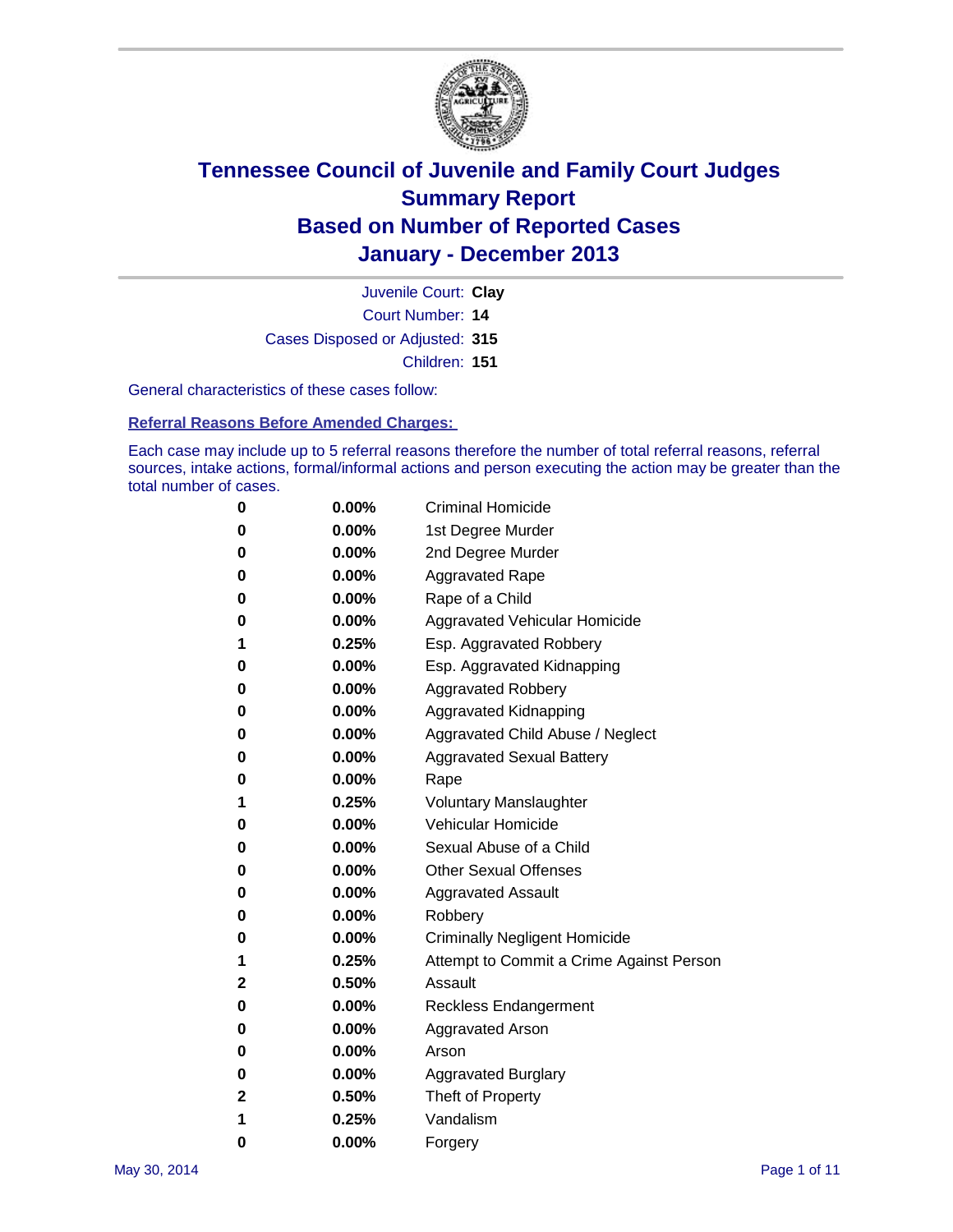

Court Number: **14** Juvenile Court: **Clay** Cases Disposed or Adjusted: **315** Children: **151**

#### **Referral Reasons Before Amended Charges:**

Each case may include up to 5 referral reasons therefore the number of total referral reasons, referral sources, intake actions, formal/informal actions and person executing the action may be greater than the total number of cases.

| 0  | 0.00%  | <b>Worthless Checks</b>                                     |
|----|--------|-------------------------------------------------------------|
| 0  | 0.00%  | Illegal Possession / Fraudulent Use of Credit / Debit Cards |
| 0  | 0.00%  | <b>Burglary</b>                                             |
| 0  | 0.00%  | Unauthorized Use of a Vehicle                               |
| 0  | 0.00%  | <b>Cruelty to Animals</b>                                   |
| 0  | 0.00%  | Sale of Controlled Substances                               |
| 3  | 0.75%  | <b>Other Drug Offenses</b>                                  |
| 4  | 1.00%  | Possession of Controlled Substances                         |
| 0  | 0.00%  | <b>Criminal Attempt</b>                                     |
| 0  | 0.00%  | Carrying Weapons on School Property                         |
| 0  | 0.00%  | Unlawful Carrying / Possession of a Weapon                  |
| 0  | 0.00%  | <b>Evading Arrest</b>                                       |
| 0  | 0.00%  | Escape                                                      |
| 0  | 0.00%  | Driving Under Influence (DUI)                               |
| 8  | 2.00%  | Possession / Consumption of Alcohol                         |
| 0  | 0.00%  | Resisting Stop, Frisk, Halt, Arrest or Search               |
| 0  | 0.00%  | <b>Aggravated Criminal Trespass</b>                         |
| 0  | 0.00%  | Harassment                                                  |
| 0  | 0.00%  | Failure to Appear                                           |
| 0  | 0.00%  | Filing a False Police Report                                |
| 0  | 0.00%  | Criminal Impersonation                                      |
| 1  | 0.25%  | <b>Disorderly Conduct</b>                                   |
| 0  | 0.00%  | <b>Criminal Trespass</b>                                    |
| 1  | 0.25%  | <b>Public Intoxication</b>                                  |
| 0  | 0.00%  | Gambling                                                    |
| 99 | 24.75% | <b>Traffic</b>                                              |
| 0  | 0.00%  | <b>Local Ordinances</b>                                     |
| 4  | 1.00%  | Violation of Wildlife Regulations                           |
| 0  | 0.00%  | Contempt of Court                                           |
| 7  | 1.75%  | Violation of Probation                                      |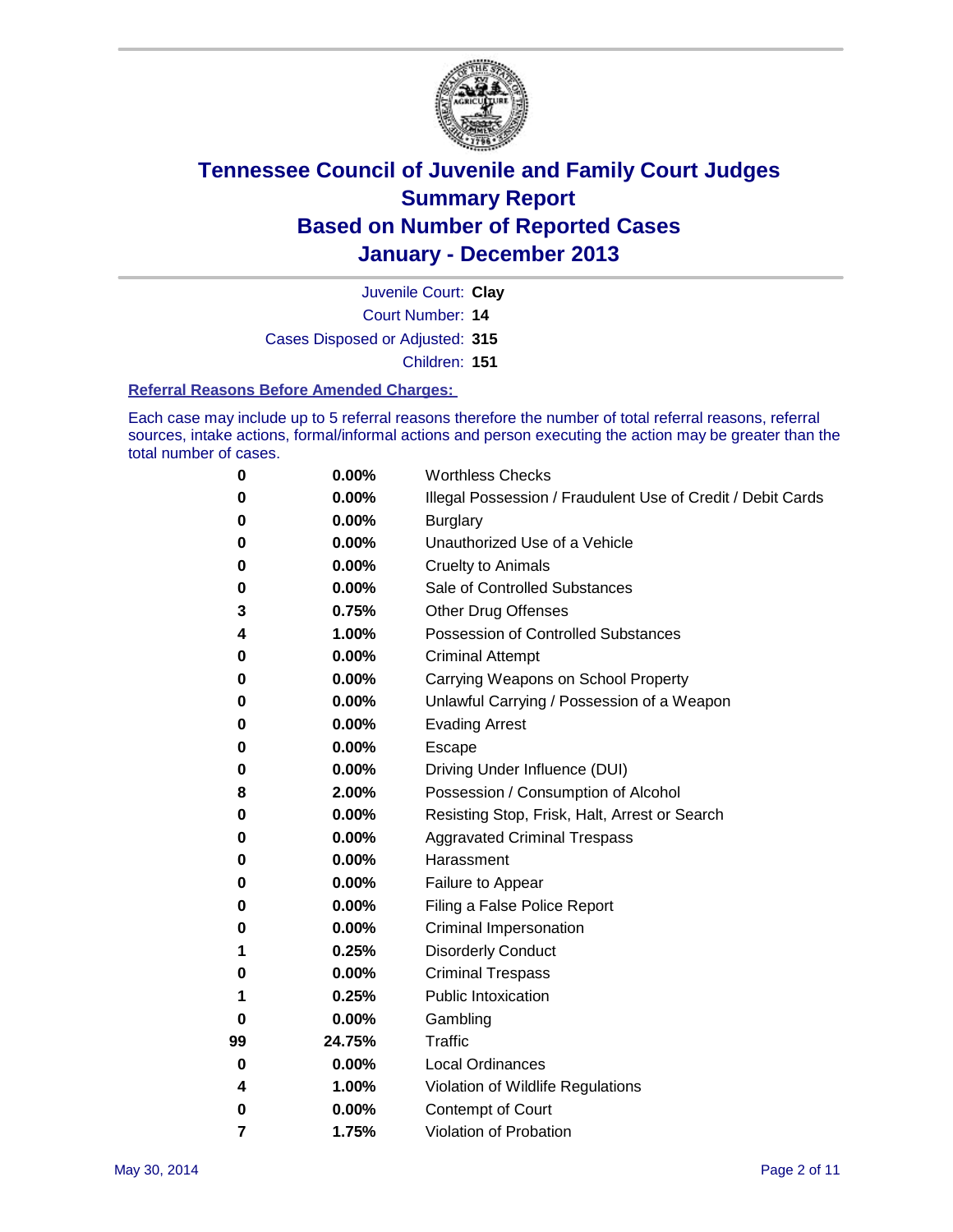

Court Number: **14** Juvenile Court: **Clay** Cases Disposed or Adjusted: **315** Children: **151**

#### **Referral Reasons Before Amended Charges:**

Each case may include up to 5 referral reasons therefore the number of total referral reasons, referral sources, intake actions, formal/informal actions and person executing the action may be greater than the total number of cases.

| 400          | 100.00%           | <b>Total Referrals</b>                                        |
|--------------|-------------------|---------------------------------------------------------------|
| 1            | 0.25%             | Other                                                         |
| 0            | 0.00%             | <b>Consent to Marry</b>                                       |
| 0            | 0.00%             | <b>Request for Medical Treatment</b>                          |
| 0            | 0.00%             | <b>Child Support</b>                                          |
| 0            | 0.00%             | Paternity / Legitimation                                      |
| 0            | 0.00%             | Visitation                                                    |
| 0            | 0.00%             | Custody                                                       |
| 0            | 0.00%             | <b>Foster Care Review</b>                                     |
| 0            | 0.00%             | <b>Administrative Review</b>                                  |
| 227          | 56.75%            | <b>Judicial Review</b>                                        |
| $\bf{0}$     | 0.00%             | Violation of Informal Adjustment                              |
| 0            | 0.00%             | Violation of Pretrial Diversion                               |
| $\mathbf{2}$ | 0.50%             | Dependency / Neglect<br><b>Termination of Parental Rights</b> |
| 20           | $0.00\%$<br>5.00% | <b>Physically Abused Child</b>                                |
| 0<br>0       | $0.00\%$          | Sexually Abused Child                                         |
| 0            | 0.00%             | <b>Violation of Curfew</b>                                    |
| 0            | 0.00%             | Violation of a Valid Court Order                              |
| 6            | 1.50%             | Possession of Tobacco Products                                |
| 0            | 0.00%             | Out-of-State Runaway                                          |
| $\bf{0}$     | 0.00%             | In-State Runaway                                              |
| 8            | 2.00%             | Truancy                                                       |
|              | 0.25%             | <b>Unruly Behavior</b>                                        |
| 0            | $0.00\%$          | Violation of Aftercare                                        |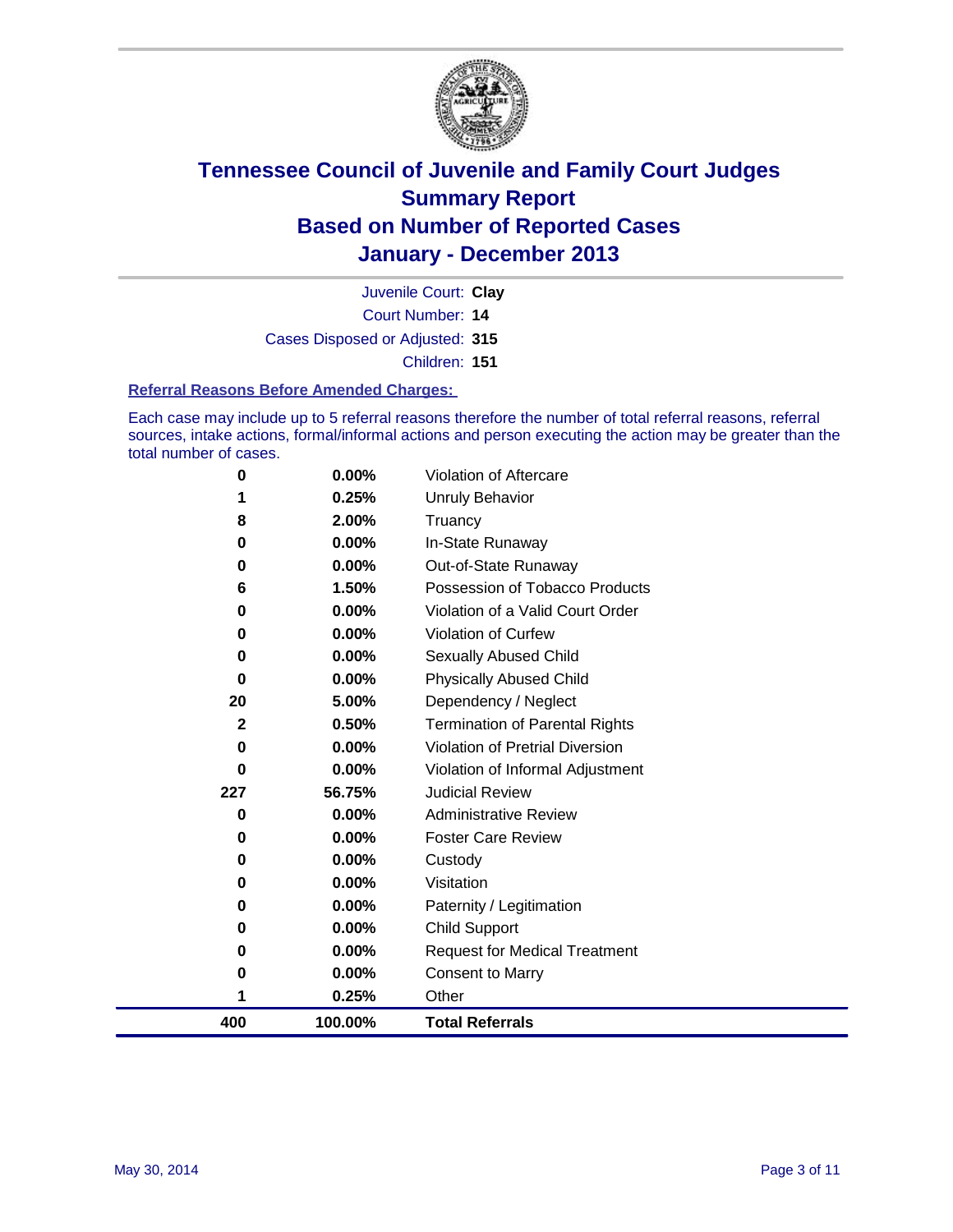

|                            |                                 | Juvenile Court: Clay              |
|----------------------------|---------------------------------|-----------------------------------|
|                            |                                 | Court Number: 14                  |
|                            | Cases Disposed or Adjusted: 315 |                                   |
|                            |                                 | Children: 151                     |
| <b>Referral Sources: 1</b> |                                 |                                   |
| 130                        | 32.50%                          | Law Enforcement                   |
| $\mathbf{2}$               | 0.50%                           | Parents                           |
| 1                          | 0.25%                           | Relatives                         |
| 1                          | 0.25%                           | Self                              |
| 11                         | 2.75%                           | School                            |
| 0                          | $0.00\%$                        | <b>CSA</b>                        |
| 26                         | 6.50%                           | <b>DCS</b>                        |
| 0                          | 0.00%                           | <b>Other State Department</b>     |
| 0                          | 0.00%                           | <b>District Attorney's Office</b> |
| 229                        | 57.25%                          | <b>Court Staff</b>                |
| 0                          | 0.00%                           | Social Agency                     |
| 0                          | 0.00%                           | <b>Other Court</b>                |
| 0                          | 0.00%                           | Victim                            |
| 0                          | 0.00%                           | Child & Parent                    |
| 0                          | $0.00\%$                        | Hospital                          |

|     | $0.00\%$ | Unknown                       |
|-----|----------|-------------------------------|
|     | $0.00\%$ | <b>Other</b>                  |
| 400 | 100.00%  | <b>Total Referral Sources</b> |

### **Age of Child at Referral: 2**

| 151 | 100.00%  | <b>Total Child Count</b> |
|-----|----------|--------------------------|
| 0   | $0.00\%$ | <b>Unknown</b>           |
| 1   | 0.66%    | Ages 19 and Over         |
| 52  | 34.44%   | Ages 17 through 18       |
| 48  | 31.79%   | Ages 15 through 16       |
| 15  | 9.93%    | Ages 13 through 14       |
| 8   | 5.30%    | Ages 11 through 12       |
| 27  | 17.88%   | Ages 10 and Under        |
|     |          |                          |

<sup>1</sup> If different than number of Referral Reasons (400), verify accuracy of your court's data.

<sup>2</sup> One child could be counted in multiple categories, verify accuracy of your court's data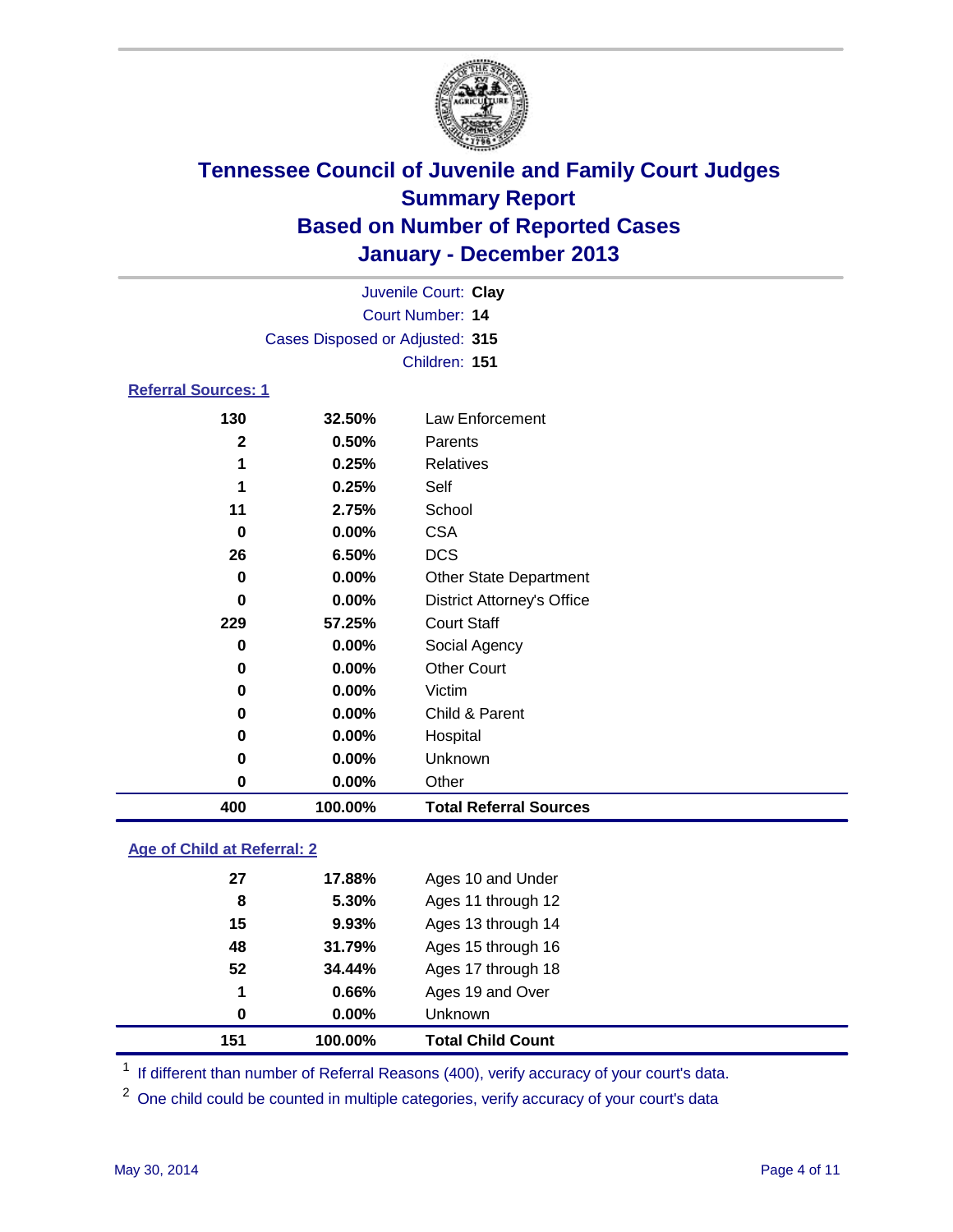

|                                         |                                 | Juvenile Court: Clay     |
|-----------------------------------------|---------------------------------|--------------------------|
|                                         |                                 | <b>Court Number: 14</b>  |
|                                         | Cases Disposed or Adjusted: 315 |                          |
|                                         |                                 | Children: 151            |
| Sex of Child: 1                         |                                 |                          |
| 94                                      | 62.25%                          | Male                     |
| 56                                      | 37.09%                          | Female                   |
| 1                                       | 0.66%                           | Unknown                  |
| 151                                     | 100.00%                         | <b>Total Child Count</b> |
| Race of Child: 1                        |                                 |                          |
| 132                                     | 87.42%                          | White                    |
| 8                                       | 5.30%                           | African American         |
| 1                                       | 0.66%                           | Native American          |
| 0                                       | 0.00%                           | Asian                    |
| 3                                       | 1.99%                           | Mixed                    |
| $\overline{7}$                          | 4.64%                           | Unknown                  |
| 151                                     | 100.00%                         | <b>Total Child Count</b> |
| <b>Hispanic Origin: 1</b>               |                                 |                          |
| 4                                       | 2.65%                           | Yes                      |
| 141                                     | 93.38%                          | <b>No</b>                |
| $\bf 6$                                 | 3.97%                           | Unknown                  |
| 151                                     | 100.00%                         | <b>Total Child Count</b> |
| <b>School Enrollment of Children: 1</b> |                                 |                          |
| 100                                     | 66.23%                          | Yes                      |
| 15                                      | 9.93%                           | <b>No</b>                |
| 36                                      | 23.84%                          | Unknown                  |
| 151                                     | 100.00%                         | <b>Total Child Count</b> |

One child could be counted in multiple categories, verify accuracy of your court's data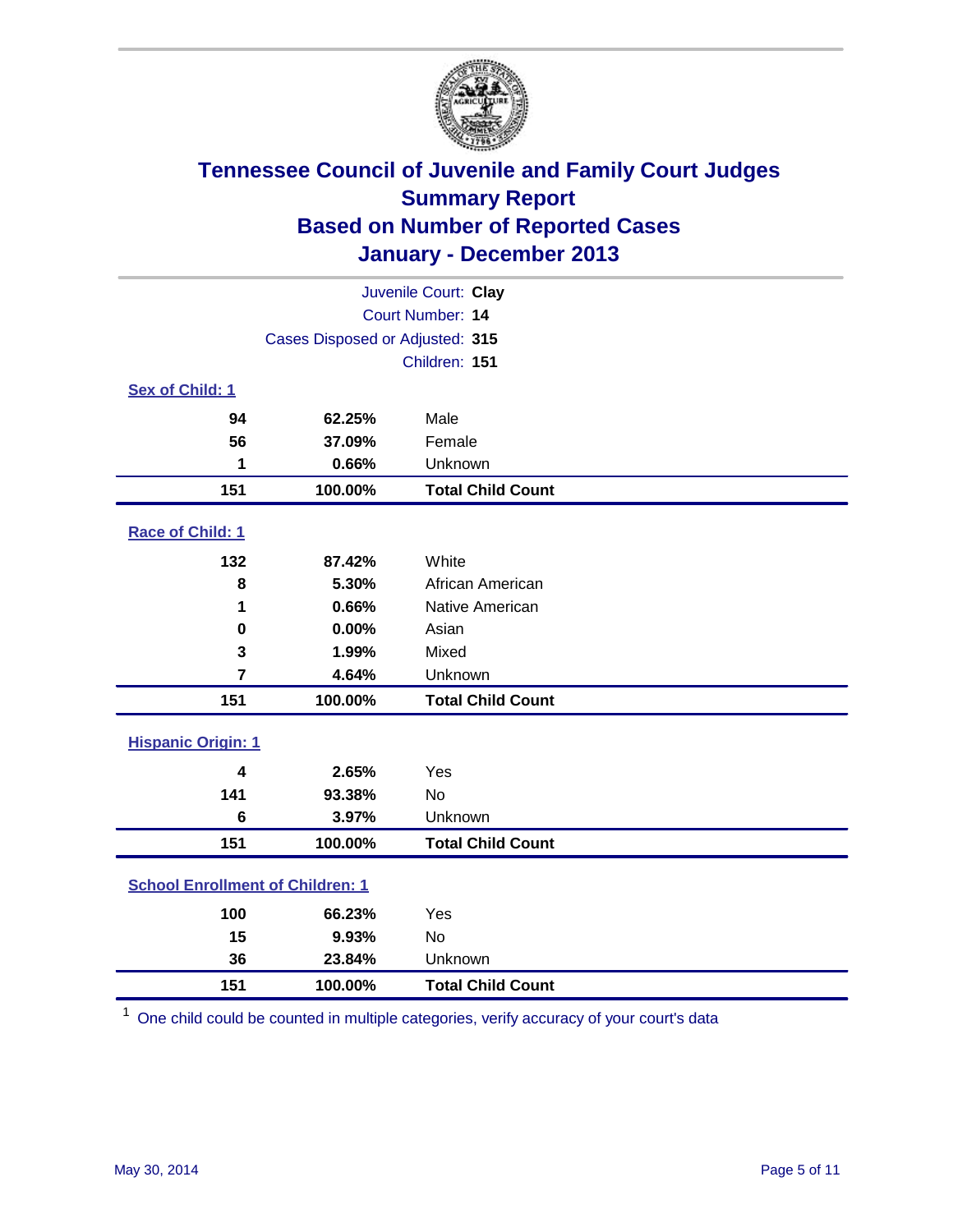

Court Number: **14** Juvenile Court: **Clay** Cases Disposed or Adjusted: **315** Children: **151**

### **Living Arrangement of Child at Time of Referral: 1**

| 151 | 100.00%  | <b>Total Child Count</b>     |
|-----|----------|------------------------------|
| 0   | $0.00\%$ | Other                        |
| 19  | 12.58%   | Unknown                      |
| 0   | $0.00\%$ | Independent                  |
| 0   | 0.00%    | In an Institution            |
| 1   | 0.66%    | In a Residential Center      |
| 2   | 1.32%    | In a Group Home              |
| 19  | 12.58%   | With Foster Family           |
| 5   | 3.31%    | With Adoptive Parents        |
| 20  | 13.25%   | <b>With Relatives</b>        |
| 11  | 7.28%    | With Father                  |
| 18  | 11.92%   | <b>With Mother</b>           |
| 6   | 3.97%    | With Mother and Stepfather   |
| 5   | 3.31%    | With Father and Stepmother   |
| 45  | 29.80%   | With Both Biological Parents |
|     |          |                              |

#### **Type of Detention: 2**

| 315 | 100.00%  | <b>Total Detention Count</b> |  |
|-----|----------|------------------------------|--|
| 0   | 0.00%    | Other                        |  |
| 314 | 99.68%   | Does Not Apply               |  |
| 0   | $0.00\%$ | <b>Unknown</b>               |  |
| 0   | $0.00\%$ | <b>Psychiatric Hospital</b>  |  |
| 0   | 0.00%    | Jail - No Separation         |  |
| 0   | $0.00\%$ | Jail - Partial Separation    |  |
| 0   | 0.00%    | Jail - Complete Separation   |  |
| 1   | 0.32%    | Juvenile Detention Facility  |  |
| 0   | $0.00\%$ | Non-Secure Placement         |  |
|     |          |                              |  |

<sup>1</sup> One child could be counted in multiple categories, verify accuracy of your court's data

If different than number of Cases (315) verify accuracy of your court's data.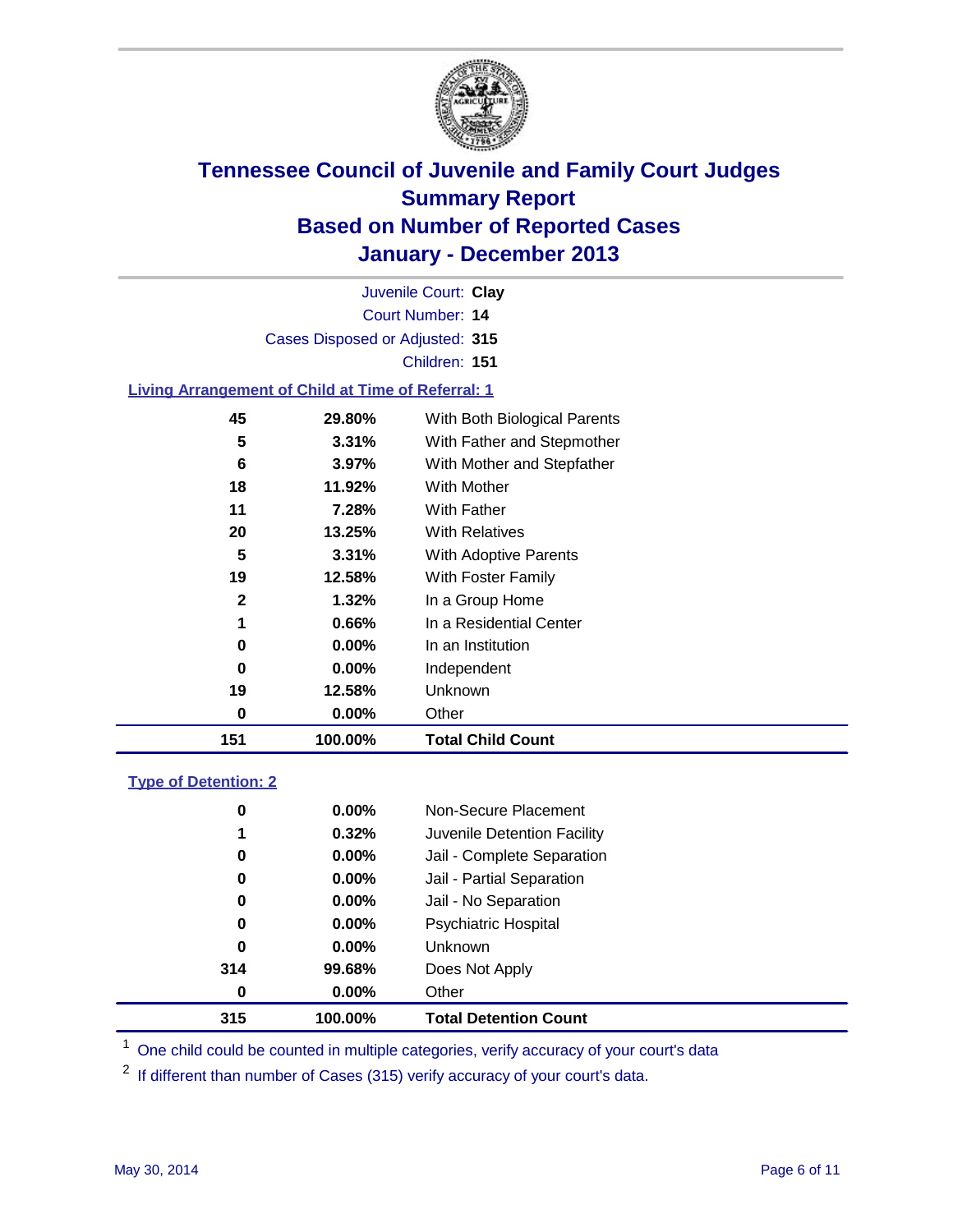

|                                                    |                                 | Juvenile Court: Clay                 |
|----------------------------------------------------|---------------------------------|--------------------------------------|
|                                                    |                                 | Court Number: 14                     |
|                                                    | Cases Disposed or Adjusted: 315 |                                      |
|                                                    |                                 | Children: 151                        |
| <b>Placement After Secure Detention Hearing: 1</b> |                                 |                                      |
| 0                                                  | 0.00%                           | Returned to Prior Living Arrangement |
| $\bf{0}$                                           | 0.00%                           | Juvenile Detention Facility          |
| 0                                                  | 0.00%                           | Jail                                 |
| 1                                                  | 0.32%                           | Shelter / Group Home                 |
| 0                                                  | 0.00%                           | <b>Foster Family Home</b>            |
| 0                                                  | 0.00%                           | <b>Psychiatric Hospital</b>          |
| 0                                                  | 0.00%                           | Unknown                              |
| 314                                                | 99.68%                          | Does Not Apply                       |
| 0                                                  | 0.00%                           | Other                                |
| 315                                                | 100.00%                         | <b>Total Placement Count</b>         |
| <b>Intake Actions: 2</b>                           |                                 |                                      |
|                                                    |                                 |                                      |
| 61                                                 | 15.25%                          | <b>Petition Filed</b>                |
| 0                                                  | 0.00%                           | <b>Motion Filed</b>                  |
| 109                                                | 27.25%                          | <b>Citation Processed</b>            |
| 0                                                  | 0.00%                           | Notification of Paternity Processed  |
| 230                                                | 57.50%                          | Scheduling of Judicial Review        |
| 0                                                  | 0.00%                           | Scheduling of Administrative Review  |
| 0                                                  | 0.00%                           | Scheduling of Foster Care Review     |
| 0                                                  | 0.00%                           | Unknown                              |
| 0                                                  | 0.00%                           | Does Not Apply                       |
| 0                                                  | 0.00%                           | Other                                |
| 400                                                | 100.00%                         | <b>Total Intake Count</b>            |

<sup>1</sup> If different than number of Cases (315) verify accuracy of your court's data.

<sup>2</sup> If different than number of Referral Reasons (400), verify accuracy of your court's data.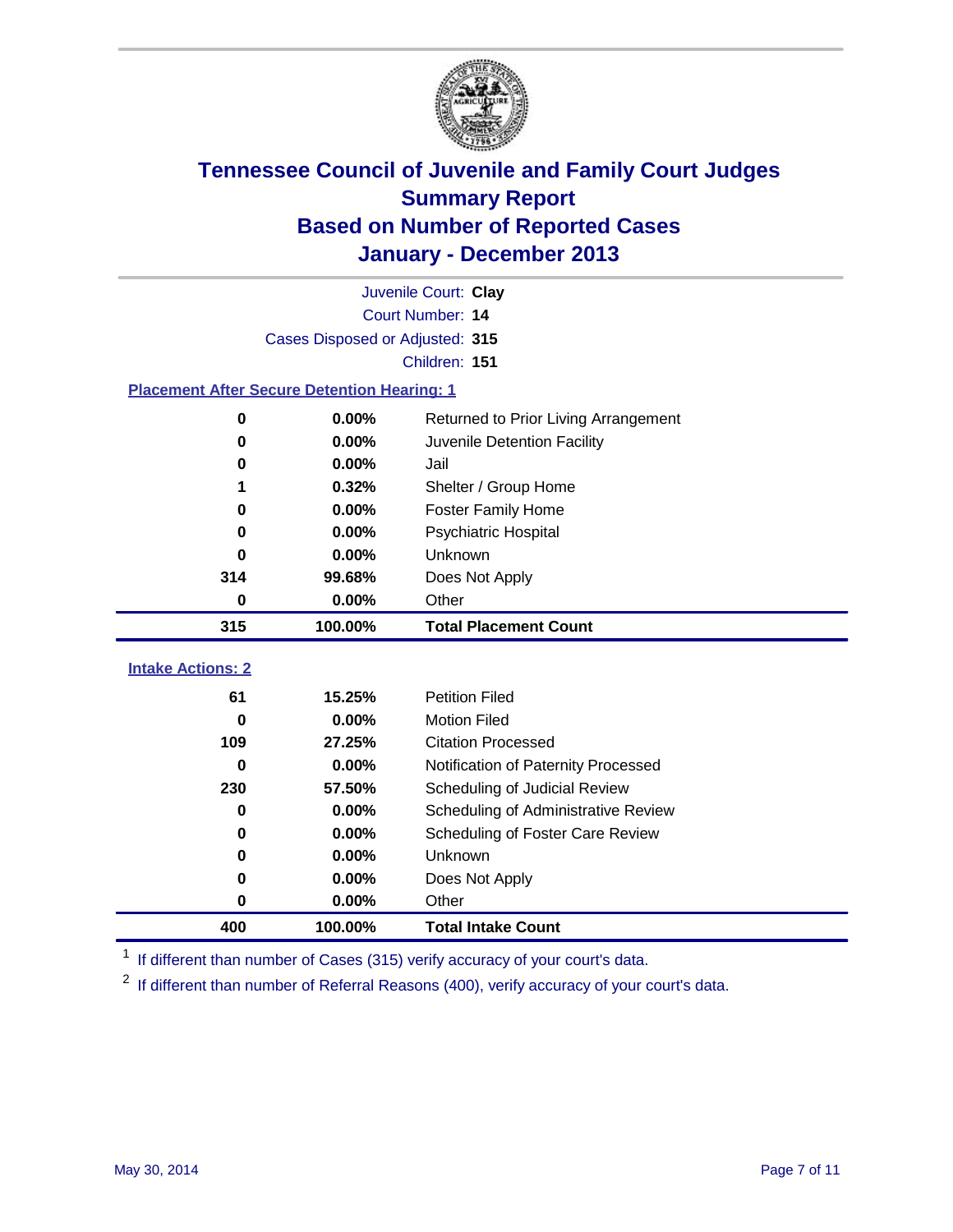

Court Number: **14** Juvenile Court: **Clay** Cases Disposed or Adjusted: **315** Children: **151**

### **Last Grade Completed by Child: 1**

| 13           | 8.61%   | Too Young for School     |
|--------------|---------|--------------------------|
| 0            | 0.00%   | Preschool                |
| 0            | 0.00%   | Kindergarten             |
| 0            | 0.00%   | 1st Grade                |
| 0            | 0.00%   | 2nd Grade                |
| 0            | 0.00%   | 3rd Grade                |
| 0            | 0.00%   | 4th Grade                |
| 1            | 0.66%   | 5th Grade                |
| 8            | 5.30%   | 6th Grade                |
| 4            | 2.65%   | 7th Grade                |
| 8            | 5.30%   | 8th Grade                |
| 16           | 10.60%  | 9th Grade                |
| 16           | 10.60%  | 10th Grade               |
| 30           | 19.87%  | 11th Grade               |
| 5            | 3.31%   | 12th Grade               |
| 1            | 0.66%   | Non-Graded Special Ed    |
| $\bf{0}$     | 0.00%   | <b>GED</b>               |
| $\mathbf{2}$ | 1.32%   | Graduated                |
| 0            | 0.00%   | Never Attended School    |
| 47           | 31.13%  | Unknown                  |
| $\bf{0}$     | 0.00%   | Other                    |
| 151          | 100.00% | <b>Total Child Count</b> |

| <b>Enrolled in Special Education: 1</b> |
|-----------------------------------------|
|                                         |

| 151 | 100.00% | <b>Total Child Count</b> |  |
|-----|---------|--------------------------|--|
| 64  | 42.38%  | <b>Unknown</b>           |  |
| 79  | 52.32%  | No                       |  |
| 8   | 5.30%   | Yes                      |  |
|     |         |                          |  |

One child could be counted in multiple categories, verify accuracy of your court's data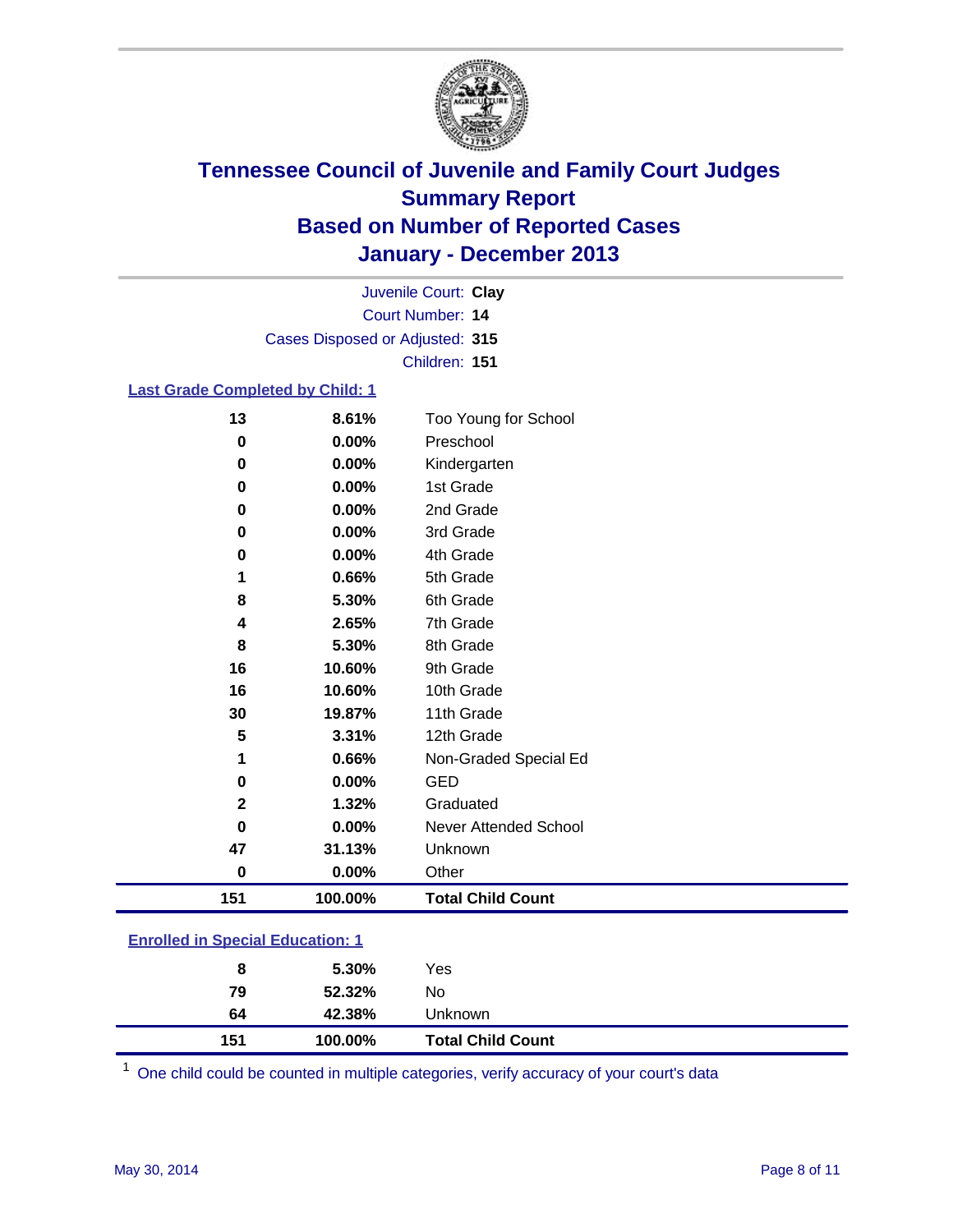

|                              |                                 | Juvenile Court: Clay      |
|------------------------------|---------------------------------|---------------------------|
|                              |                                 | Court Number: 14          |
|                              | Cases Disposed or Adjusted: 315 |                           |
|                              |                                 | Children: 151             |
| <b>Action Executed By: 1</b> |                                 |                           |
| 400                          | 100.00%                         | Judge                     |
| 0                            | $0.00\%$                        | Magistrate                |
| $\bf{0}$                     | $0.00\%$                        | <b>YSO</b>                |
| 0                            | $0.00\%$                        | Other                     |
| 0                            | $0.00\%$                        | Unknown                   |
| 400                          | 100.00%                         | <b>Total Action Count</b> |

### **Formal / Informal Actions: 1**

| 49           | 12.25%   | Dismissed                                        |
|--------------|----------|--------------------------------------------------|
| 0            | $0.00\%$ | Retired / Nolle Prosequi                         |
| 5            | 1.25%    | <b>Complaint Substantiated Delinquent</b>        |
| 44           | 11.00%   | <b>Complaint Substantiated Status Offender</b>   |
| 0            | 0.00%    | <b>Complaint Substantiated Dependent/Neglect</b> |
| 0            | $0.00\%$ | <b>Complaint Substantiated Abused</b>            |
| 0            | $0.00\%$ | <b>Complaint Substantiated Mentally III</b>      |
| 0            | $0.00\%$ | Informal Adjustment                              |
| $\mathbf{2}$ | 0.50%    | <b>Pretrial Diversion</b>                        |
| 0            | 0.00%    | <b>Transfer to Adult Court Hearing</b>           |
| 0            | $0.00\%$ | Charges Cleared by Transfer to Adult Court       |
| $\bf{0}$     | $0.00\%$ | Special Proceeding                               |
| 65           | 16.25%   | <b>Review Concluded</b>                          |
| 233          | 58.25%   | Case Held Open                                   |
| 2            | 0.50%    | Other                                            |
| 0            | $0.00\%$ | Unknown                                          |
| 400          | 100.00%  | <b>Total Action Count</b>                        |

<sup>1</sup> If different than number of Referral Reasons (400), verify accuracy of your court's data.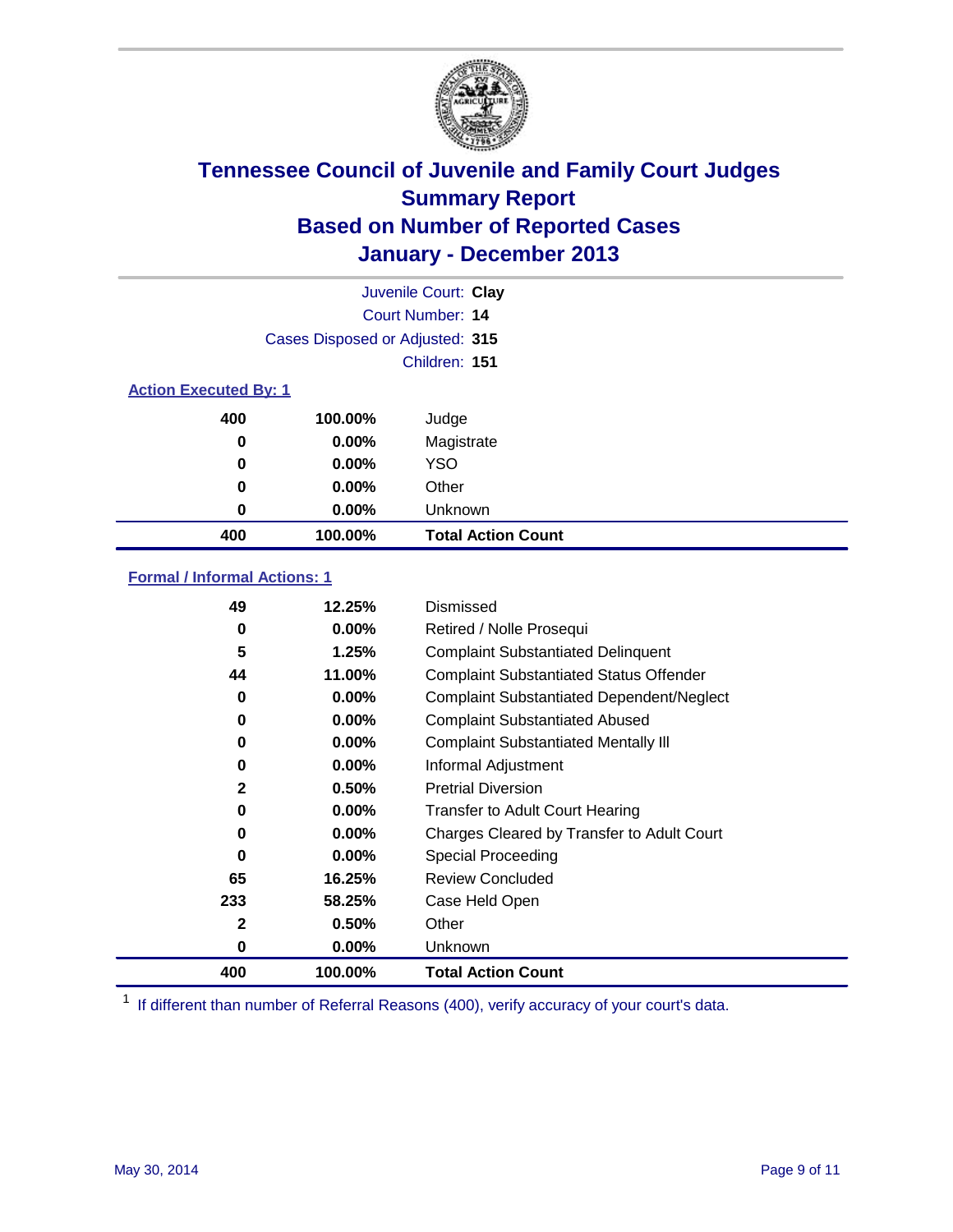

|                       |                                 | Juvenile Court: Clay                                  |
|-----------------------|---------------------------------|-------------------------------------------------------|
|                       |                                 | Court Number: 14                                      |
|                       | Cases Disposed or Adjusted: 315 |                                                       |
|                       |                                 | Children: 151                                         |
| <b>Case Outcomes:</b> |                                 | There can be multiple outcomes for one child or case. |
| 61                    | 15.21%                          | Case Dismissed                                        |
| 8                     | 2.00%                           | Case Retired or Nolle Prosequi                        |
| 5                     | 1.25%                           | Warned / Counseled                                    |
| 197                   | 49.13%                          | Held Open For Review                                  |
| 0                     | 0.00%                           | Supervision / Probation to Juvenile Court             |
| 26                    | 6.48%                           | <b>Probation to Parents</b>                           |
| 0                     | 0.00%                           | Referral to Another Entity for Supervision / Service  |
| 0                     | 0.00%                           | Referred for Mental Health Counseling                 |
| 3                     | 0.75%                           | Referred for Alcohol and Drug Counseling              |
| 0                     | 0.00%                           | <b>Referred to Alternative School</b>                 |
| 0                     | 0.00%                           | Referred to Private Child Agency                      |
| 23                    | 5.74%                           | Referred to Defensive Driving School                  |
| 0                     | 0.00%                           | Referred to Alcohol Safety School                     |
| 1                     | 0.25%                           | Referred to Juvenile Court Education-Based Program    |
| 0                     | 0.00%                           | Driver's License Held Informally                      |
| 0                     | 0.00%                           | <b>Voluntary Placement with DMHMR</b>                 |
| 0                     | 0.00%                           | <b>Private Mental Health Placement</b>                |
| 0                     | 0.00%                           | <b>Private MR Placement</b>                           |
| 0                     | 0.00%                           | Placement with City/County Agency/Facility            |
| 2                     | 0.50%                           | Placement with Relative / Other Individual            |
| 30                    | 7.48%                           | Fine                                                  |
| 5                     | 1.25%                           | <b>Public Service</b>                                 |
| 2                     | 0.50%                           | Restitution                                           |
| 0                     | 0.00%                           | <b>Runaway Returned</b>                               |
| 1                     | 0.25%                           | No Contact Order                                      |
| 0                     | 0.00%                           | Injunction Other than No Contact Order                |
| 4                     | 1.00%                           | <b>House Arrest</b>                                   |
| 0                     | 0.00%                           | <b>Court Defined Curfew</b>                           |
| 0                     | 0.00%                           | Dismissed from Informal Adjustment                    |
| 0                     | 0.00%                           | <b>Dismissed from Pretrial Diversion</b>              |
| 0                     | 0.00%                           | Released from Probation                               |
| 0                     | 0.00%                           | <b>Transferred to Adult Court</b>                     |
| 0                     | 0.00%                           | <b>DMHMR Involuntary Commitment</b>                   |